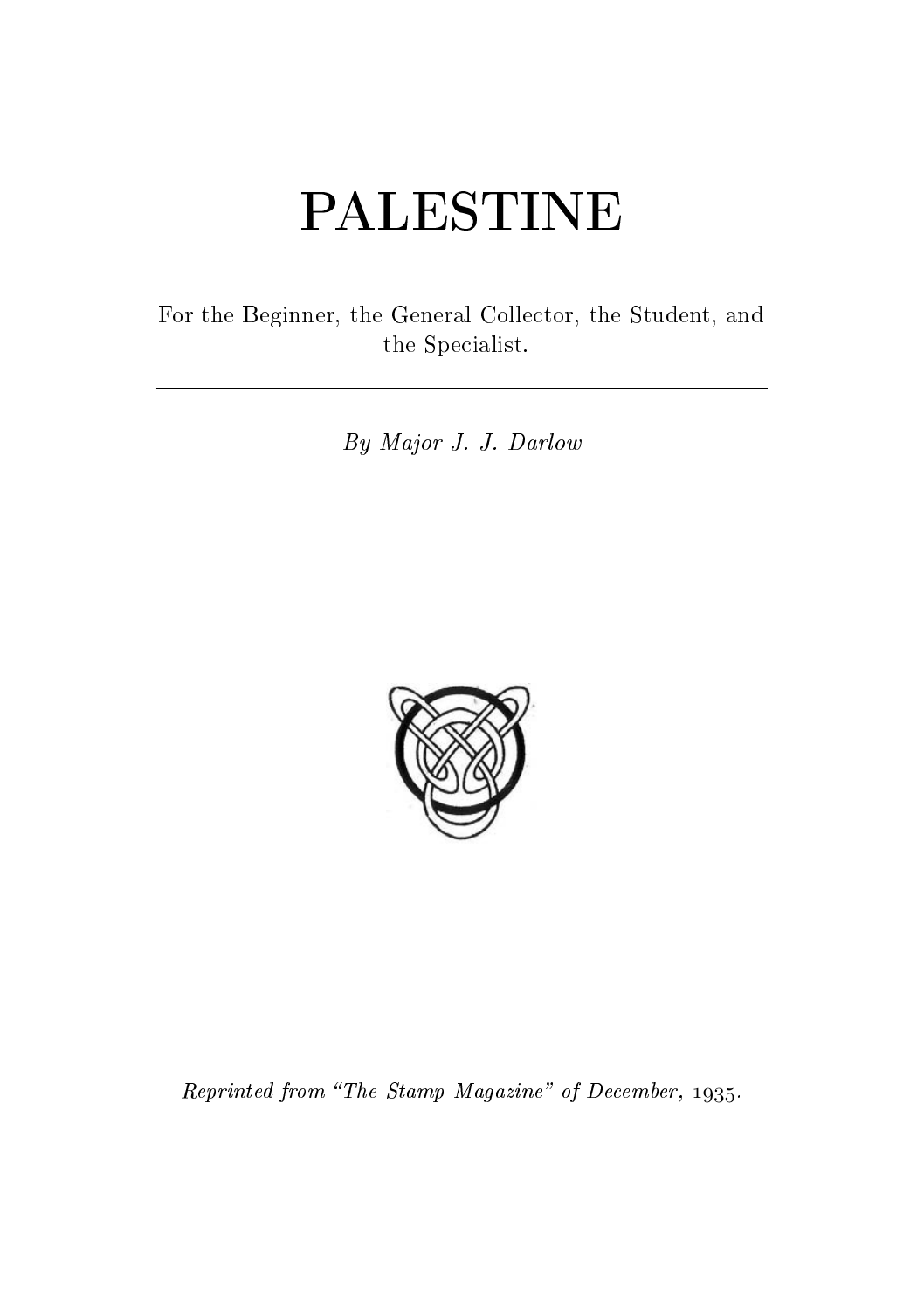Reset, with some regard to the original layout of the 1930s booklet, in June, 2005.

> Tobias Zywietz Hauptstr. 10 75245 Neulingen Germany

www.zobbel.de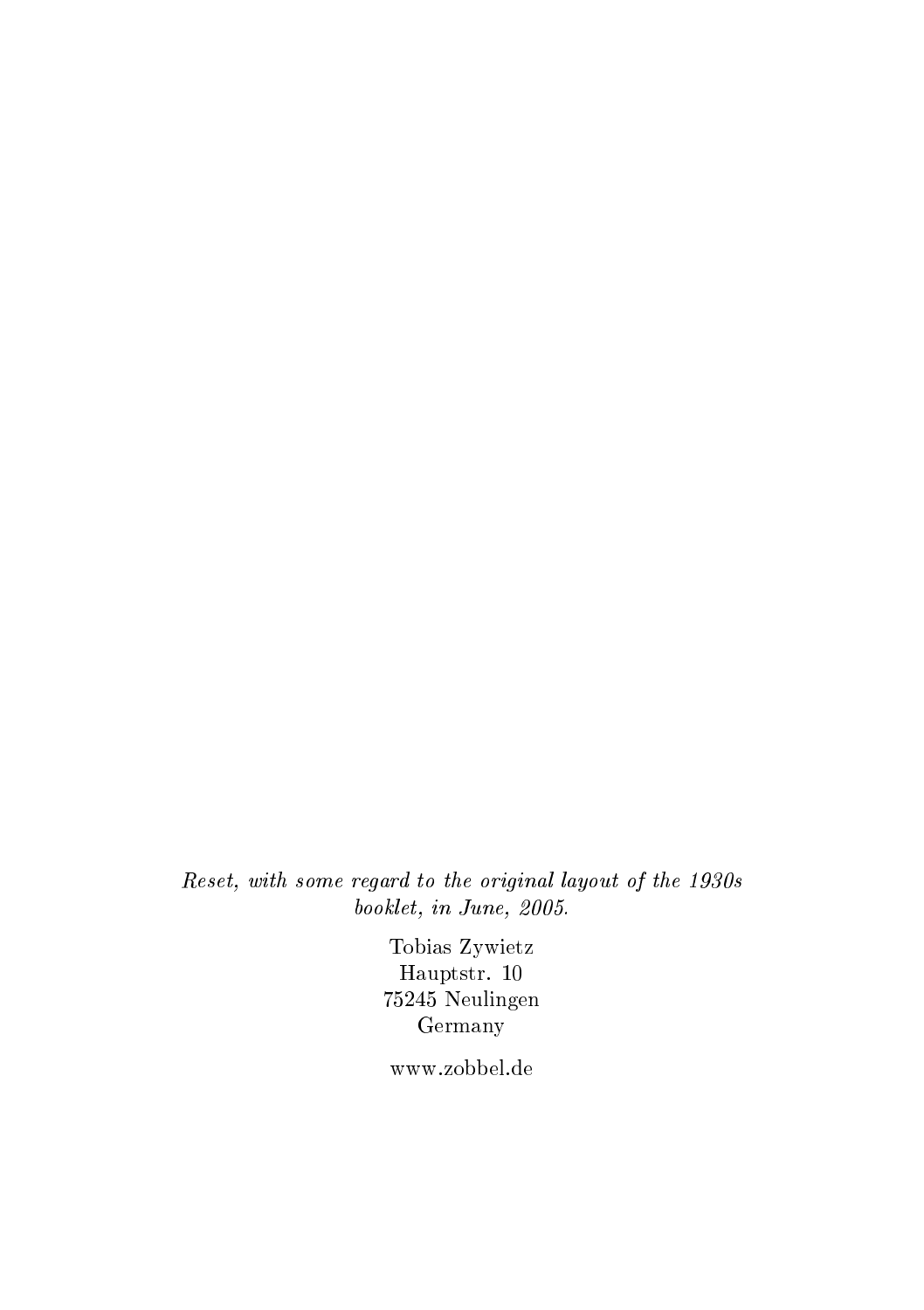## PALESTINE.

To the Beginner and the General Collector: Do you want an interesting and an easy country to collect? Look at the catalogues: Palestine is now shown in a manner that makes collecting easy; its once difficult and puzzling overprints are illustrated so as to be recognised and separated with a minimum of trouble, and if you ignore some half-dozen varieties of perforation and overprint, a thoroughly representative collection of either unused or used can be got together for a very few pounds.

To the Student and the Specialist: Do you want a country that will tax your powers of observation and your skill to the very limit, that will give you a field for research that no other country in the world can equal, that offers transfer, plate and overprint varieties by the hundred, corrections and retouches by the score? Palestine and its neighbour Trans-Jordan will satisfy your utmost desires. Do you want rarities? So far as actual numbers that ever existed or are known to exist govern this much abused word, Palestine and Trans-Jordan furnish at least a dozen examples by the side of which Post Office Mauritius, "Penoe" errors and Cape woodblocks and their errors are common. And yet any one of them might be picked out of the ordinary dealer's stock at the price of a few shillings, because the countries are still in their infancy and the general collector and dealer have not deemed them worth attention.

Are you sentimental? Think of the memories of Biblical and Crusading days aroused by seeing such postmarks as Hebron (David's capital), Gaza of the Philistines, Jerusalem, Nazareth, Capernaum, Tiberias, Safed (the traditional "city set on a hill "), and all the other well-known names between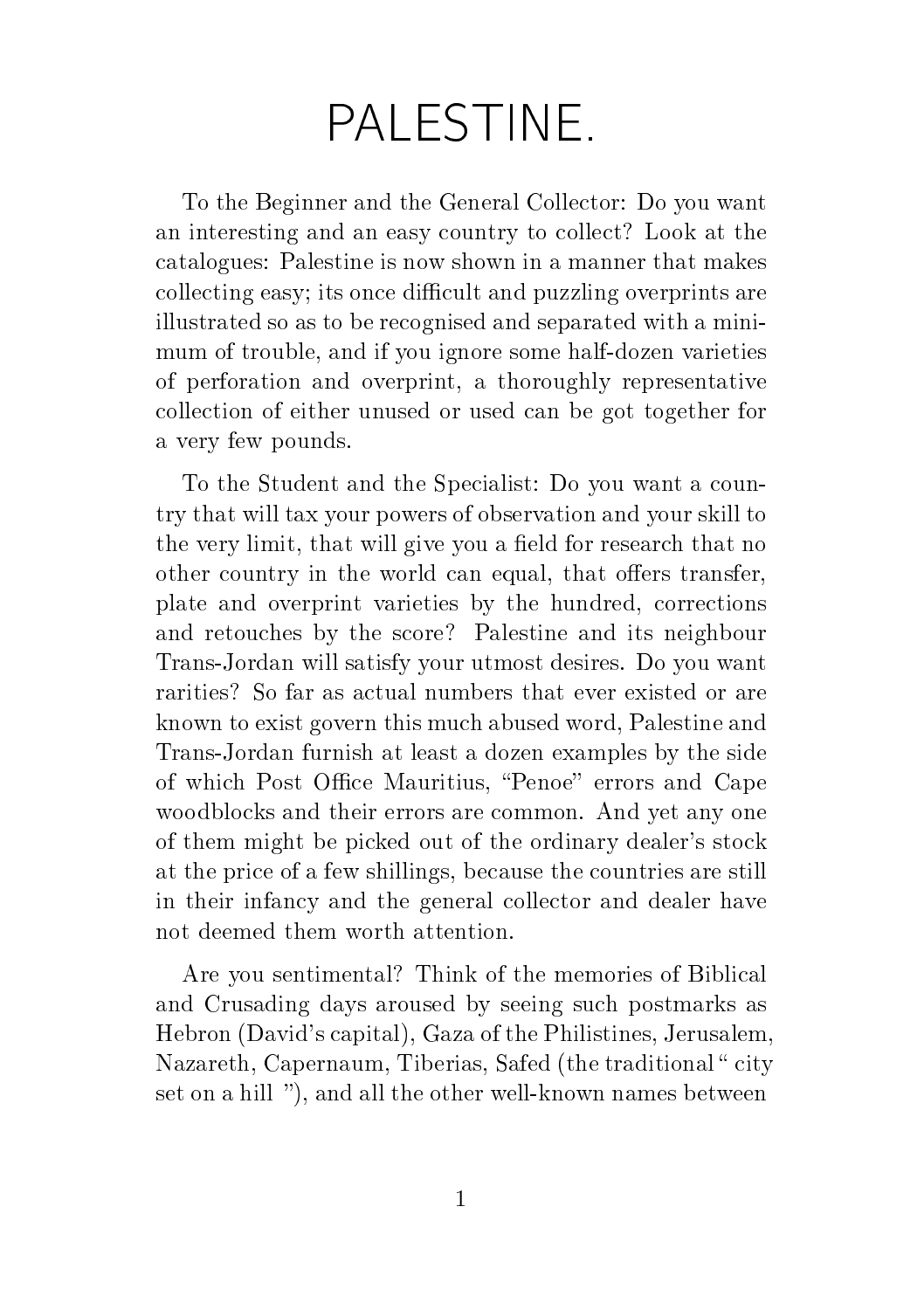Dan and Beersheba, Acre (until quite recently still called St. Jean d'Acre); an almost endless list of names of places on each side the Jordan, presents itself to the imagination, recalling days of unsophisticated childhood.

I am often asked why I, who have been a philatelic student for nearly fifty years, should confine myself to two such " uninteresting " countries as Palestine and Trans-Jordan, countries which to the enquirer present no philatelic attraction. The few lines you have just read give my answer.

#### POSTAL HISTORY.

Before the war Palestine formed part of Turkey in Asia, and its stamps were the ordinary issues of the Turkish Empire. Turkish misrule did not encourage commerce or correspondence, and Ottoman stamps with Palestine cancellations are not easy to find, but may occasionally be picked up in dealers' stock books of Turkey at the ordinary rates and are well worth the hunting. Then, in 1852 and 1854 Austria opened Consular post offices at Jerusalem and Jaffa respectively, but it was not until 1867 that special stamps were issued for the service. Austria's example was followed by other European powers in the succeeding years.

Copies of all "Levant" issues of the European states, including Great Britain, should be purchased wherever possible in used condition when they bear the desired postmarks, and should form part of every specialised collection of Palestine.

During the war soldiers' letters were carried free of payment, parcel post and registration fees were paid by means of British stamps, and the correspondence of our Indian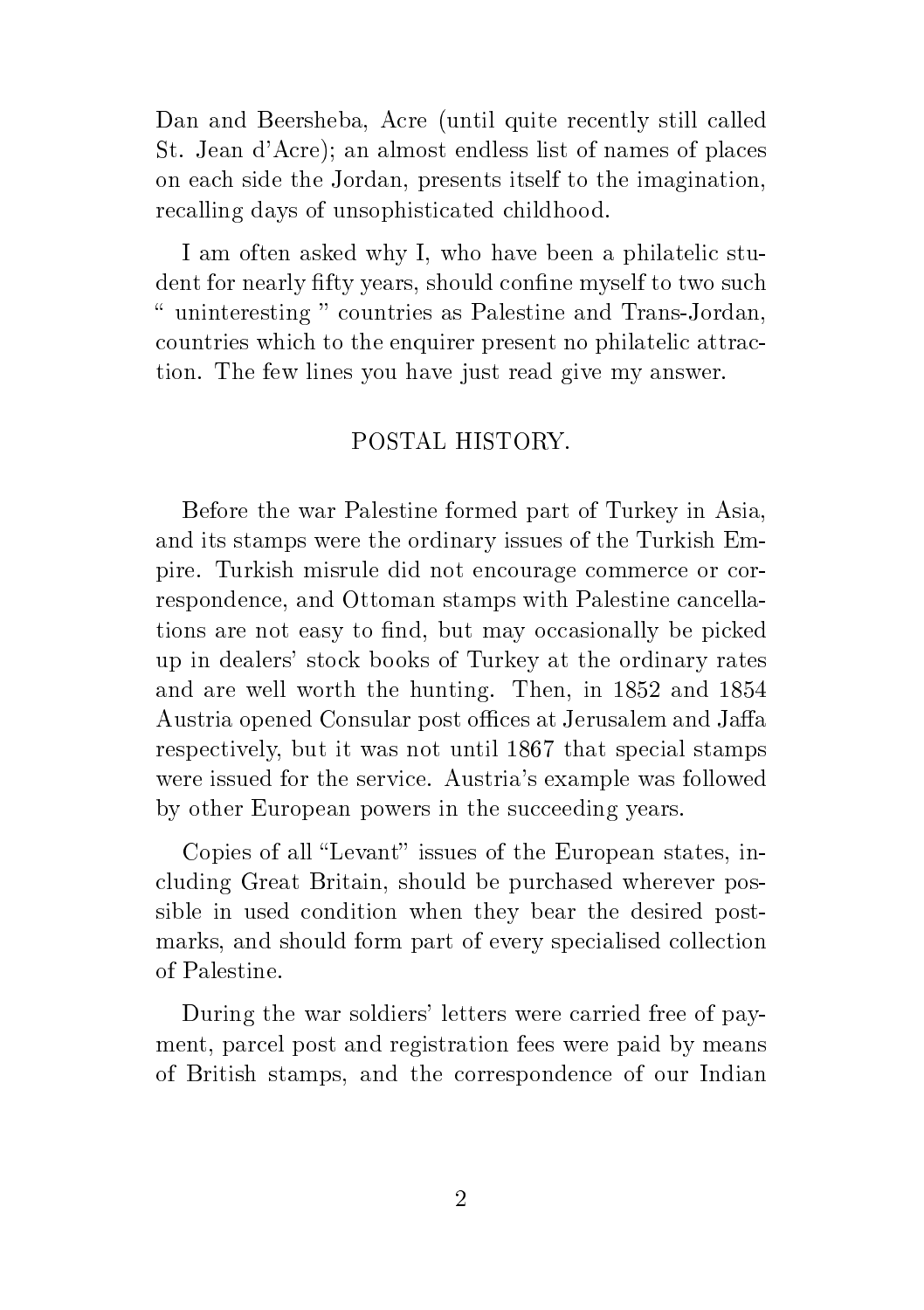forces was prepaid by contemporary Indian stamps overprinted I.E.F.

In this respect a warning is offered against buying stamps with cancellations dated 1915 and 1916. Quite recently I was asked a ridiculously high price for a set of I.E.F. stamps postmarked with the usual F.P.O. and number cancellation found on these stamps dated 1915, because " they were used in Palestine," an obvious untruth, because the Auckland Regiment crossed the Egyptian-Palestine border at Rafah (Rafia on modern maps) at 6.15 a.m. on 9th January, 1917, and it is quite certain that no letters were written by allied British troops and posted in Palestine before that date. I myself have half a dozen covers from letters written by Turkish officers commanding units at Hafir (the most advanced Turkish post on the border-line) and Beersheba, prepaid with Turkish stamps current at the time all over Turkey, and postmarked 1915 and 1916.

#### THE STAMPS.



#### ILLUSTRATION 1 ILLUSTRATION 2

General Sir Edmund (now Lord) Allenby made his state entry into Jerusalem on 11th December, 1917, and at once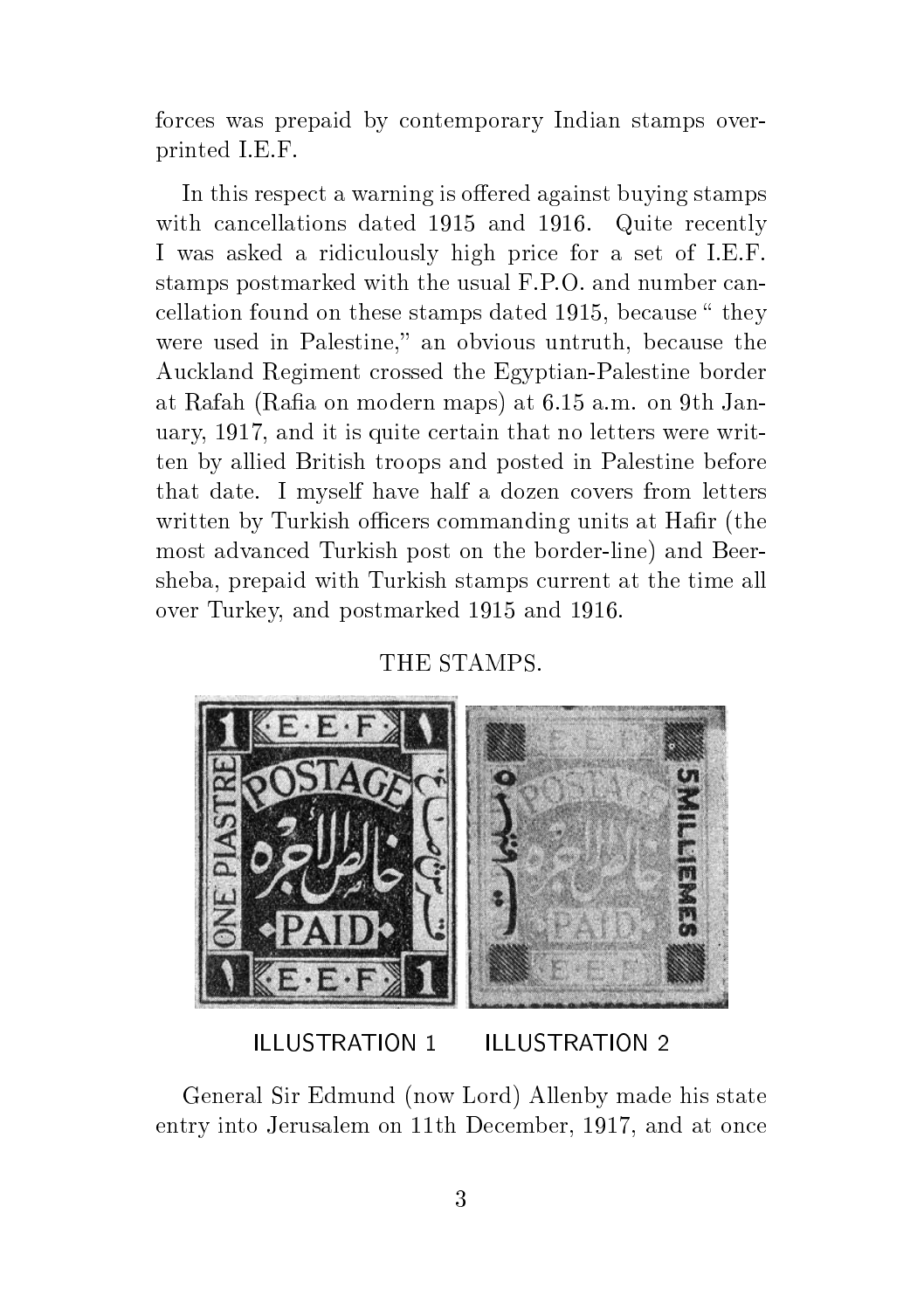the need for a proper organisation of the postal service became apparent.

Post offices there were already in plenty, stamps there were none, and in order to prevent a flood of overprinted and surcharged stamps, " Occupation " and such-like provisionals, both British and French, the Director of Army Postal Services of the Egyptian Expeditionary Force, Colonel Peter Warren, C.M.G., O.B.E., requested the Egyptian Survey Office to undertake the designing and printing of stamps of the value of 1 piastre. Three sketches of suggested designs were submitted by J. H. Rowntree, of the Survey Of fice, and the one chosen, the now familiar one shown in illustration 1, was reproduced under that gentleman's direction by photo-lithography. Four ferroprussiate proofs of the final negative were sent to the  $D.A.D.A.P.S., G.H.Q.,$ 2nd Echelon, and approved, one of which survives and is in my own collection. Plate, or in this case, transfer, proofs were pulled in the usual manner, but no impressions were retained by the Survey Office. One complete sheet, printed in milky blue on thick white smooth paper, almost cardboard, does, however, exist. It is without watermark and imperforate, Control A 18.

The first printing was in indigo and consisted of 200 sheets (24,000 stamps), each sheet containing twelve horizontal rows of ten stamps. The paper was watermarked with the Royal Cypher in column and was supplied direct from Somerset House, London. It was without gum and the stamps were supplied in that condition. They were not at first sold over the post office counters, but were affixed by the clerks to such letters as were handed in, a very nasty brown gum being used. The stamps were rouletted 20 by the machine which had been then recently used for the first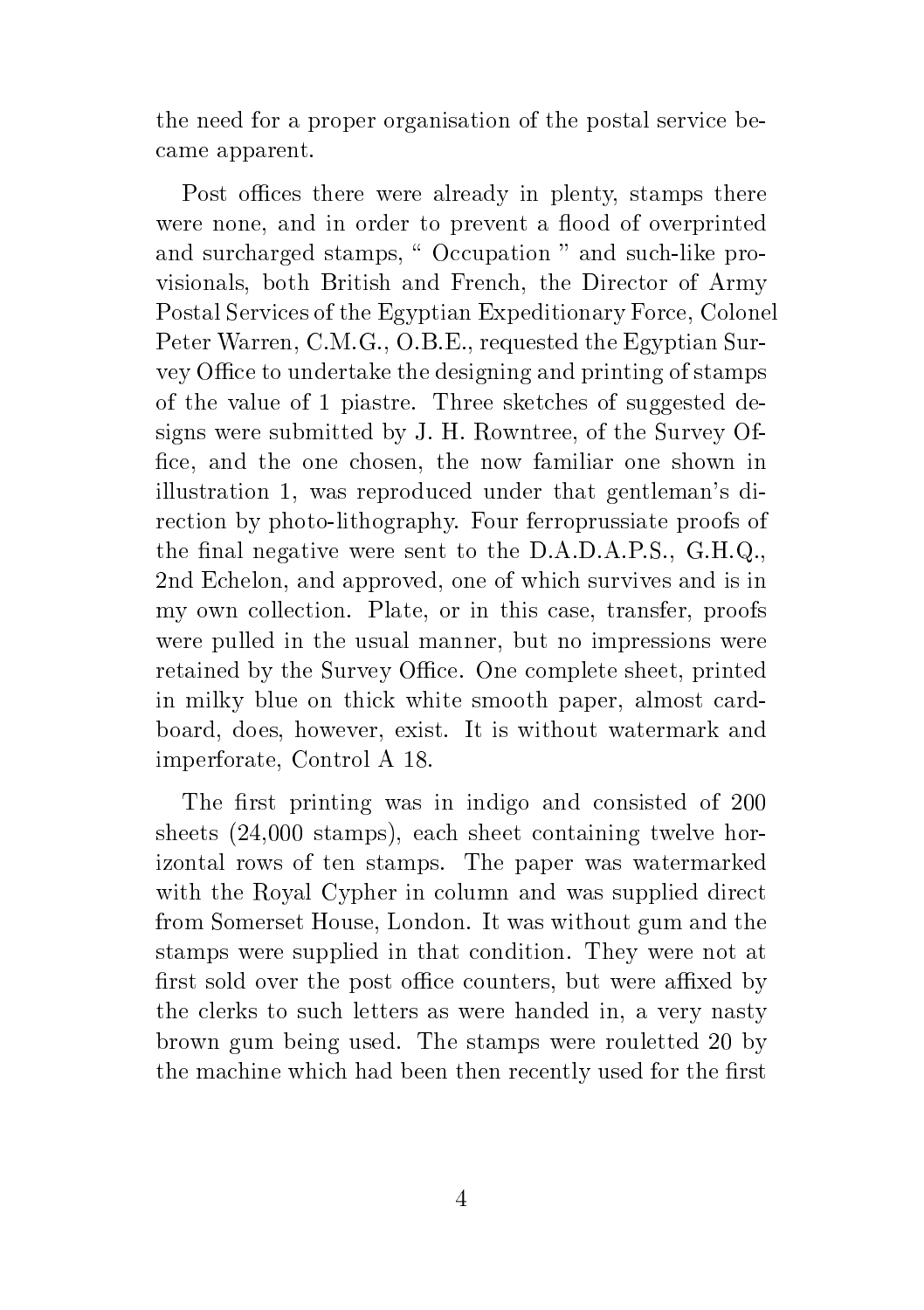issues of Hejaz which had been produced at the same Survey Office. The stamps were first put on sale at Jerusalem and Jaffa on 10th February, 1914. Subsequent printings followed immediately, the colour being less intense, now known as  $\degree$  deep blue  $\degree$  and  $\degree$  blue," easily distinguishable from the indigo, and the total number bearing the Control A 18 was 1,948 sheets (233,760 stamps). Three transfers were used for their printing. One piastre was the overseas letter rate, and the stamps were intended as much for the use of the civil population as that of the military, and it was soon found that there was also a need for a local as well as an overseas stamp. Consequently the 1p. was surcharged 5 milliemes (Illustration 2). Sheets were printed in cobalt blue and overprinted with the Arabic and English indication of that sum at the left and right sides respectively, reading downwards in both languages so that the bottoms of the characters opposed each other, the correct way to print Arabic (and Hebrew) and English, when printed vertically, as Arabic is written from right to left, just the reverse of English.

The four corners were obliterated by sixteen lines in each, all running downwards from left to right. The total number printed was 419 sheets, 50,280 stamps. The watermark was as before, and the stamps were without gum and rouletted 20. They were issued for use on 16th February, 1918. Further supplies were printed in ultramarine (shades) on the same watermarked paper supplied from Somerset House already gummed. The Controls C 18 B and D 18 C, and the dates of issue and numbers were:

C 18 B : 5 March 1918, 463 sheets, 55,560 stamps.

D 18 C, 13 May 1818, 451 sheets, 54,120 stamps.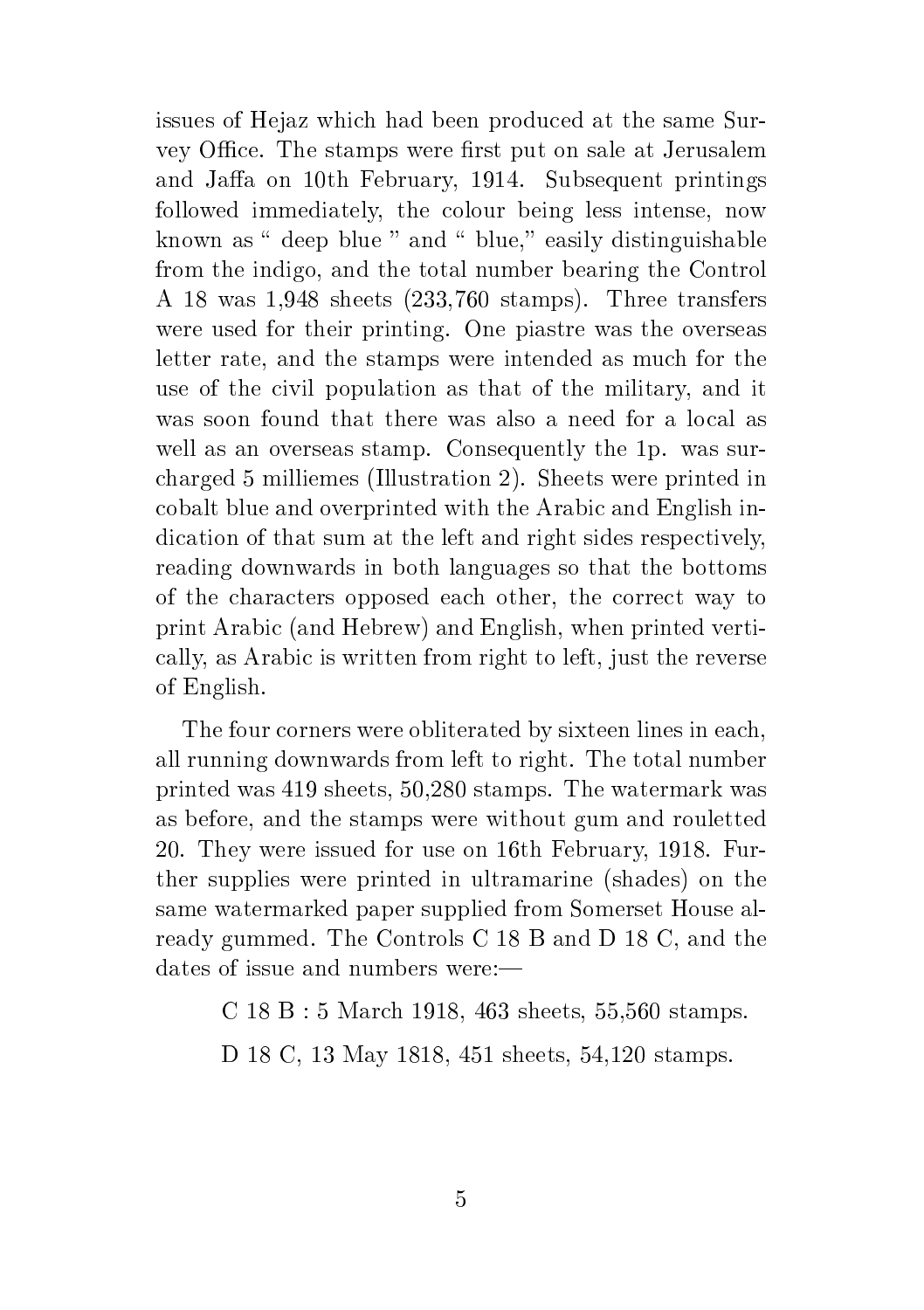Four transfers were used for printing the stamps and eight for the surcharge, these latter, like the stamps themselves, being done by photo-lithography.

Sheets with Control B 18 A show the error MILLILMES on the tenth stamp in the first horizontal row; later sheets from one transfer have the defective Arabic on No. 11 in the first horizontal row, and also the open 5 on No. 97. There are also some other varieties to be found in the different transfers.

The supply of the 1p. stamps did not last more than ten weeks, and further quantities were printed in ultramarine (shades) during March, April and May, of the same year. All had the Control C 18 and the total number printed was 338,880 stamps. Four transfers were used, as mentioned above, and it was, in fact, on sheets of the 1p. already printed that the surcharges were made, the 5th March being the date of first issue.

A study of the different transfers is a most interesting one, and numerous flaws and varieties may be found, most of them constant all through the several printings, while some few retouches may be discovered. Two stamps were obviously not sufficient for the postal needs of the population of such a country as Palestine, and Somerset House, London, was at once asked to provide a series of eleven values from l millieme to 20 piastres (in English currency approximately  $\frac{1}{4}d$ . to 4/-). The work was commenced at once, and on the 16th July, 1918, five of the ordered values, 1, 2, 4 milliemes and 2 and 5 piastres, were put on sale.

The design is similar for all values and is a very close copy of the original 1 piastre produced in Egypt (Illustration 3). Although the designer of that stamp was so modest that in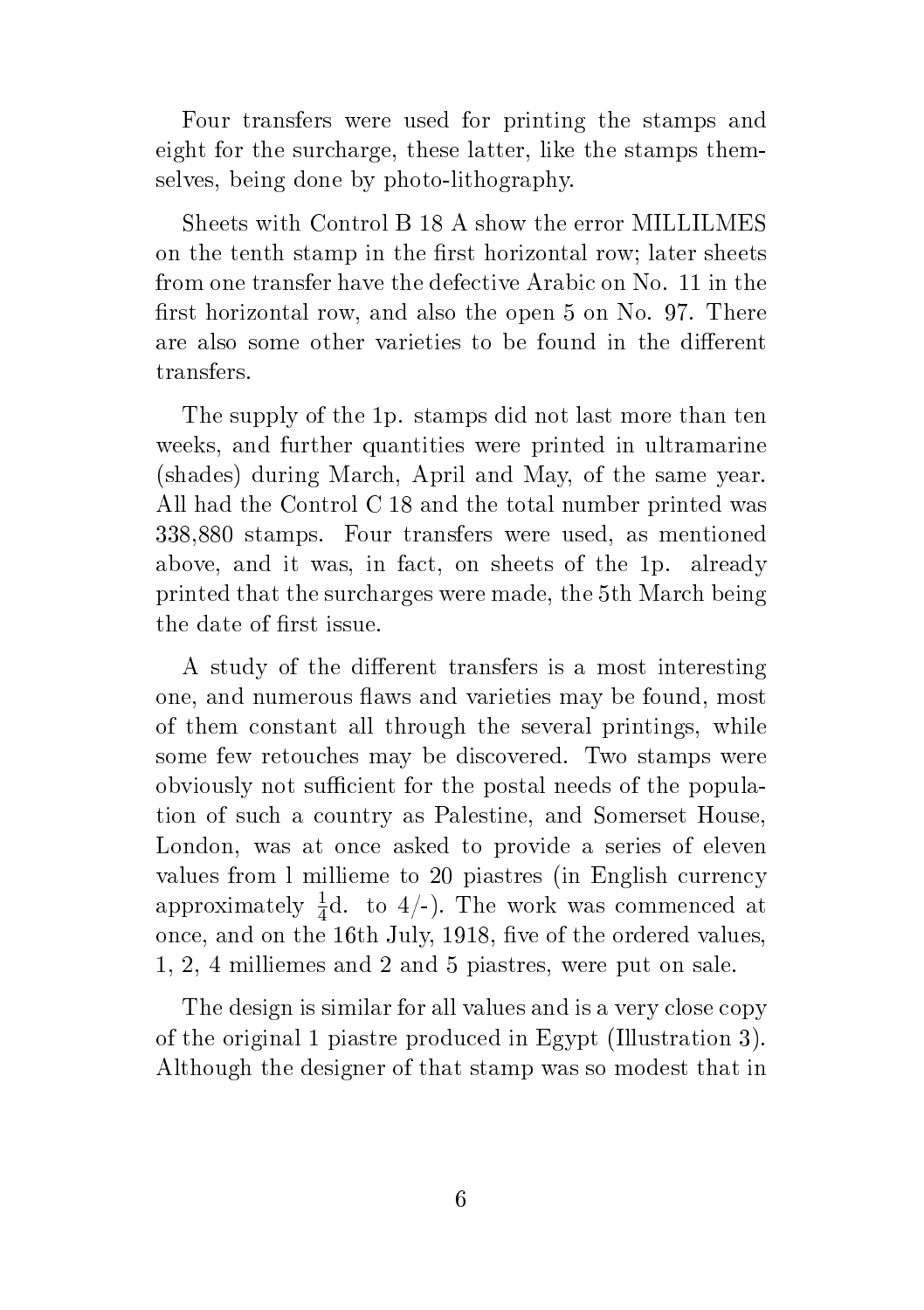his own words " the design was purposely made as simple as possible, with a view to preventing it being used, for the final issue," the home authorities evidently deemed it good enough, not " for the final issue," but for imitation. Mr. Rowntree is evidently no stamp collector, or he would have known that " permanent " and " final " issues are generally superseded as soon as the issuing country finds sales decreasing substantially. The size is the same for all values, viz.,  $19\times23$  m.m.



ILLUSTRATION 3

At intervals to December 27th,other valies appeared, the whole series being completed on that date. The size of these six values is uniform, but slightly smaller than the one of the first five, namely  $18 \times 21\frac{1}{2}$  m.m. All values are on paper watermarked Royal Cypher in column, and are perforated  $15 \times 14$ . The Arabic inscription of value reads downwards on all values except the 1, 9, and 20 piastres, these three having it upwards, which is in fact correct, and follows the original.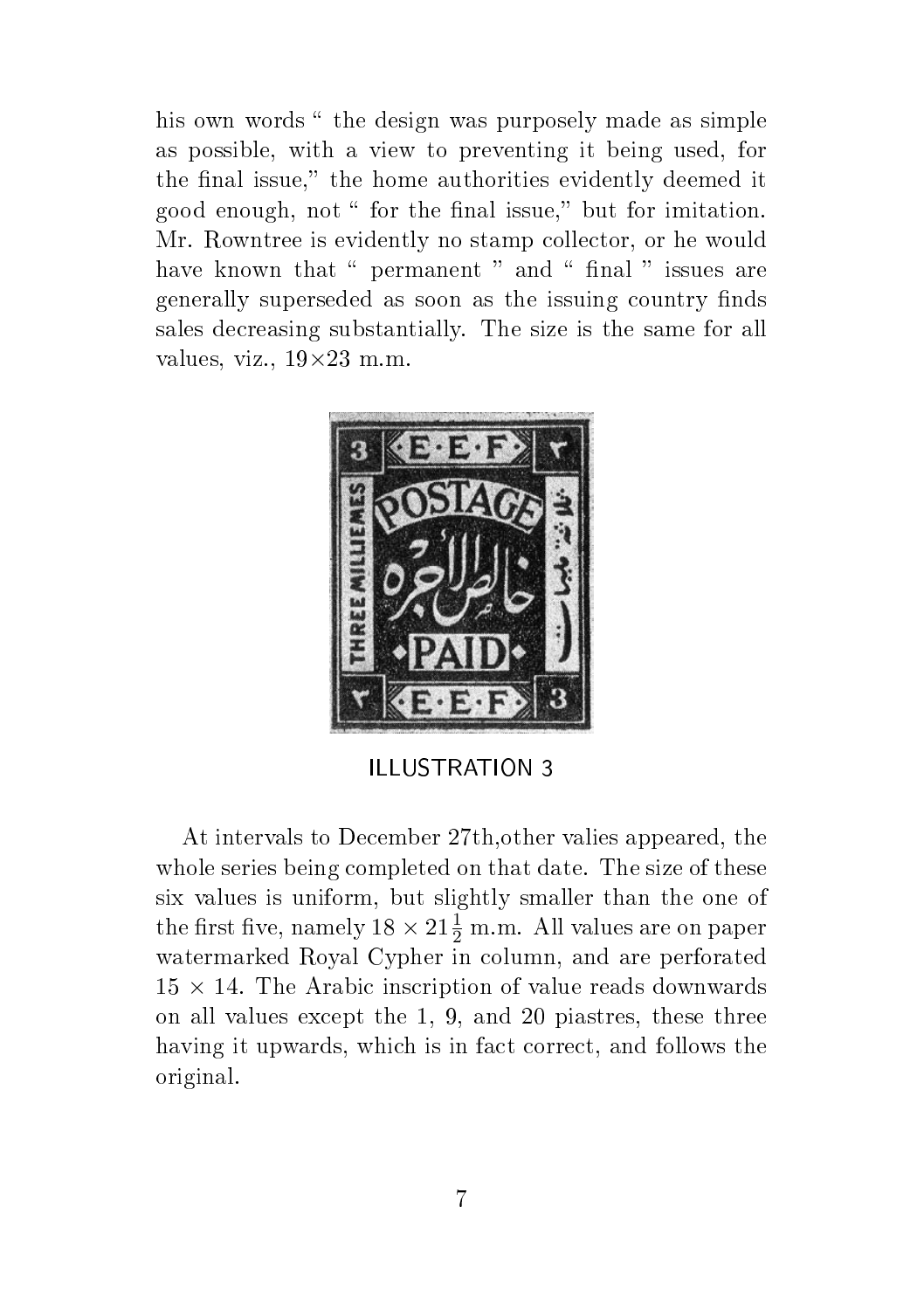All the foregoing stamps were issued under the Military Administration and were available for use not only in Palestine, but also in large parts of Syria, in the country across the Jordan, and in some parts of Egypt. With Egyptian postmarks they are not uncommon, but copies with small out-of-the-way Syrian town postmarks or those of Trans-Jordan towns, are difficult to find and some of them are of very great rarity.

ILLUSTRATIONS 4 and 5. TYPICAL EXAMPLES.



CIVIL ADMINISTRATION.

Great Britain received a Mandate for Palestine under the Peace Treaty and the first High Commissioner (Sir Herbert) Samuel) took up the reins of office on 1st July, 1920, and on the 1st September, 1920, the stamps of the last issue, with some new printings, were put on sale with the name of the country, Palestine, overprinted in Arabic, English and Hebrew, in black on all values except the 1 piastre, on which value it was in silver. (Illustrations 9 and 5).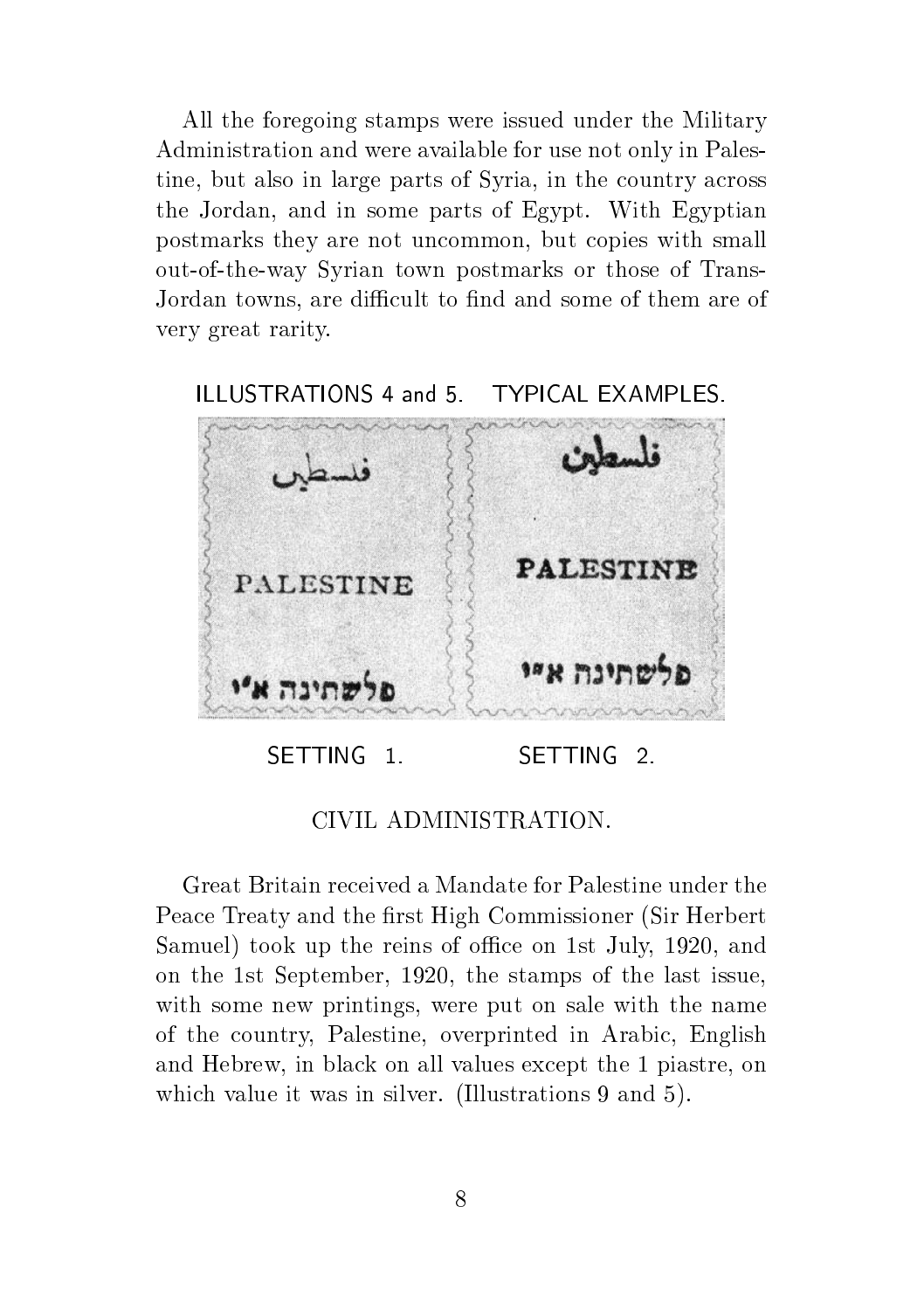There were two distinct settings of the overprint. Setting 1 was type-set in two horizontal lines of 12 units each, and from each of these lines casts were made and 20 of these casts arranged vertically, with a gutter gap after the first 10. to cover the complete sheet of 240 stamps at one printing. Although the plate contained 10 of each line, they were not arranged 1, 2, 1, 2, and so on, but seemed to have been put together indiscriminately by the printers, the Orthodox Greek Convent at Jerusalem, who probably thought, either that all the units were alike, or, that the arrangement was immaterial. As a matter of fact the upper pane contained six of the first line and four of the second, and the lower pane the reverse.



PAIR OF 2p. THE RIGHT HAND STAMP SHOWING THE TRANSPOSED HEBREW. ILLUSTRATION 5a.

This setting was done very badly, the first stamp in it having an Arabic Z instead of a T, and the 23rd having the three characters in the second group of Hebrew transposed, that is the "dashes" were the last in the row (i.e. on the left) instead of between the two other characters. (Illustration 5a). These errors were discovered within a very short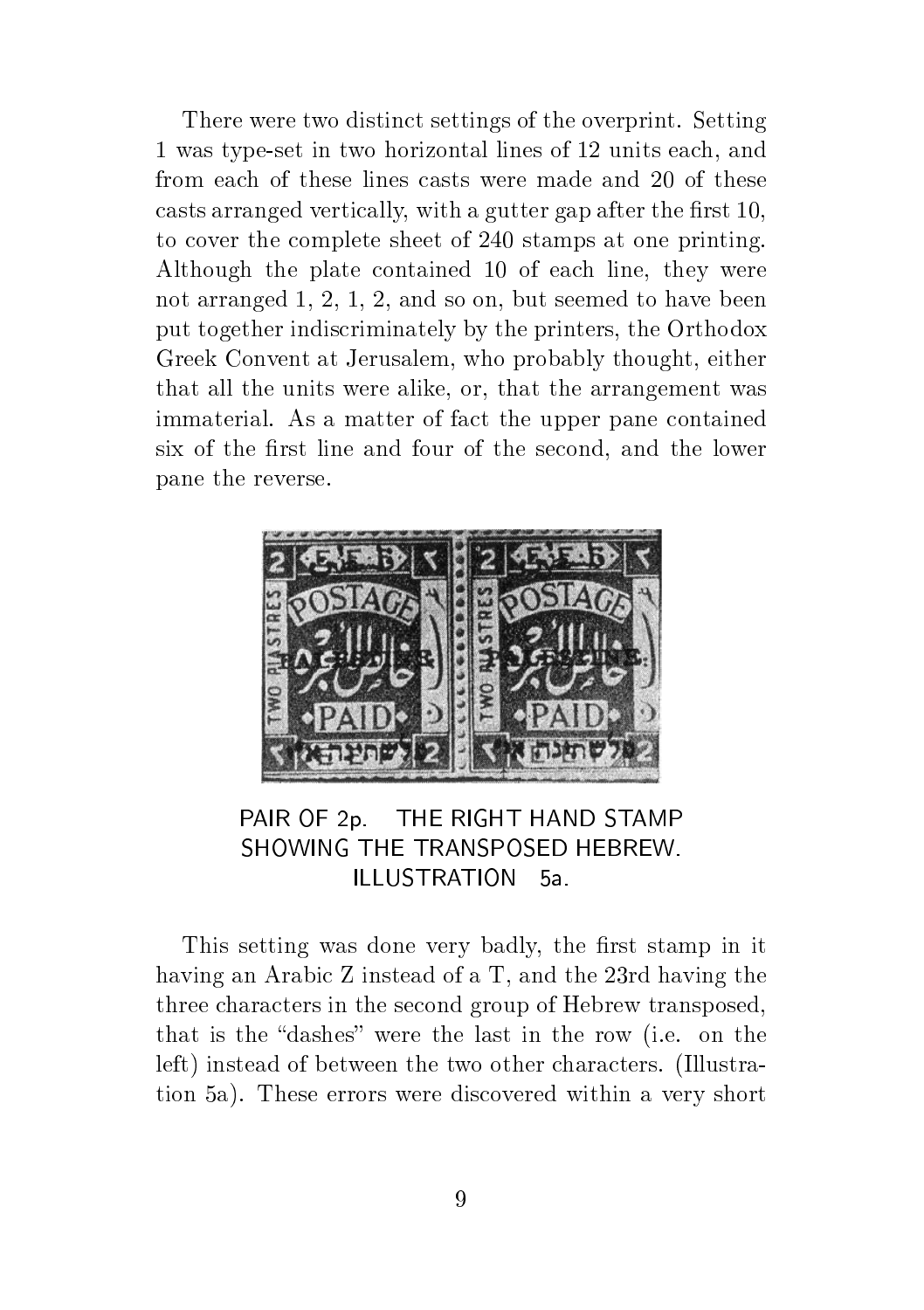time of the stamps being put on sale, perhaps within a few minutes, and the first, eleventh, and twelfth vertical rows of the sheets were torn off for destruction. There was no need to tear off the twelfth vertical row because of any errors in it, or at any rate because it contained any errors or faults greater than any of the other nine rows, but it had to accompany the eleventh row. It was, however, sold when stocks were getting low, and it is possible even to-day, to pick up complete strips of ten and even twenty of certain values. Copies of both the errors are known, both unused and used, but are really scarce, not more than about 25 examples of all values, 2, 5, 9, 10, and 20P., having so far turned up, and not a single copy of either error on any value below the 2P. has so far been found. No. 133 in each sheet had a "B" instead of the second  $E$  in Palestine, but as this error was in one of the destroyed rows, and moreover occurred only once in the sheet instead of 10 times as did each of the others, the owner of r copy on any value may consider that he (or she) is in possession of one of the rarest errors in the whole of the stamp world. Up to date I have seen two copies on the 2P. and one on the 9P., only, all told. It must not be confused with the same error found on the 2nd Setting, which far as the  $B$  " itself is concerned is similar, but in every other respect differs materially, and on some values is quite common.

Setting 2, which followed Setting 1 within a few days, was also type-set. Casts were again taken from one horizontal row of twelve units, this quantity of type evidently being all the printers possessed, which even they considered fit to use, and twenty of them arranged to make up a plate. The twenty were not locked together permanently, and during about ten days work the operators managed to re-arrange the rows in three different ways, certain varieties, the " B "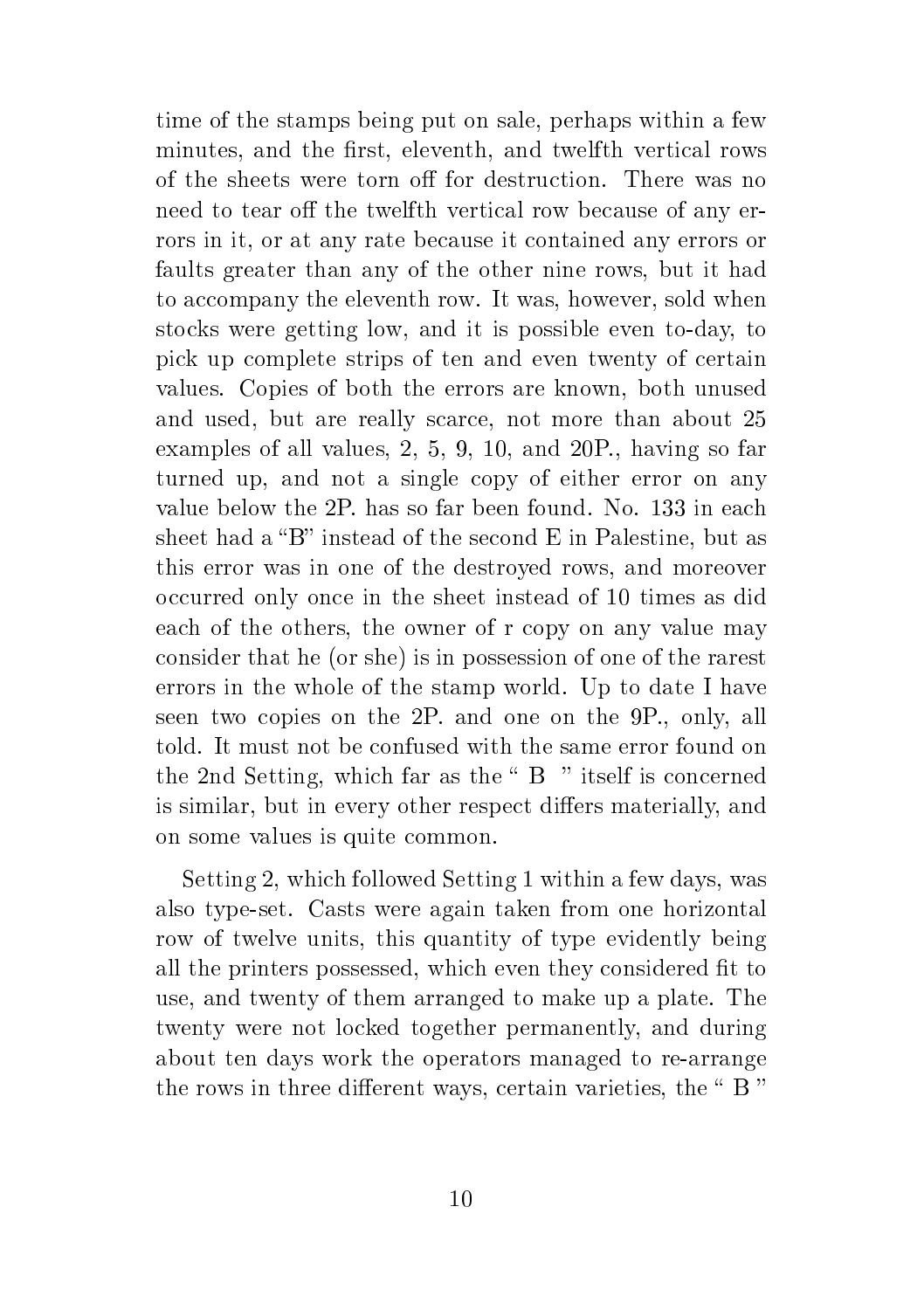error, etc., serving as " Key " stamps and giving an easy method of defining the "arrangements." Then the first arrangement, " $A$ ," was taken the, the " $B$ " and some other prominent varieties removed, and a fresh printing of some values made, this being known as "A corrected," in which, by some unexplained means the  $Z$  " error of Setting l took the place of the  $\degree$  B  $\degree$  error. Then in evident despreation the printers made a last try, took what they considered the best rows and added some entirely new ones making altogether five different settings of Setting 2. This sounds a bit complicated, but a little study will make it clear. All values were overprinted from one or other of the arrangements of Setting 2, all perf.  $15 \times 14$ , and the 2, 3 and 5M., perf. 14.



ILLUSTRATIONS 8 and 6

The best efforts of the printers were not considered good enough, and they werea instructed to make a fresh overprint altogether, and on 22nd September, 1920, the first values appeared with what is now known as the 10m.m. overprint, that, being the measurement of the Arabic word, the old one being only 8m.m. long. (Illustration 6). All the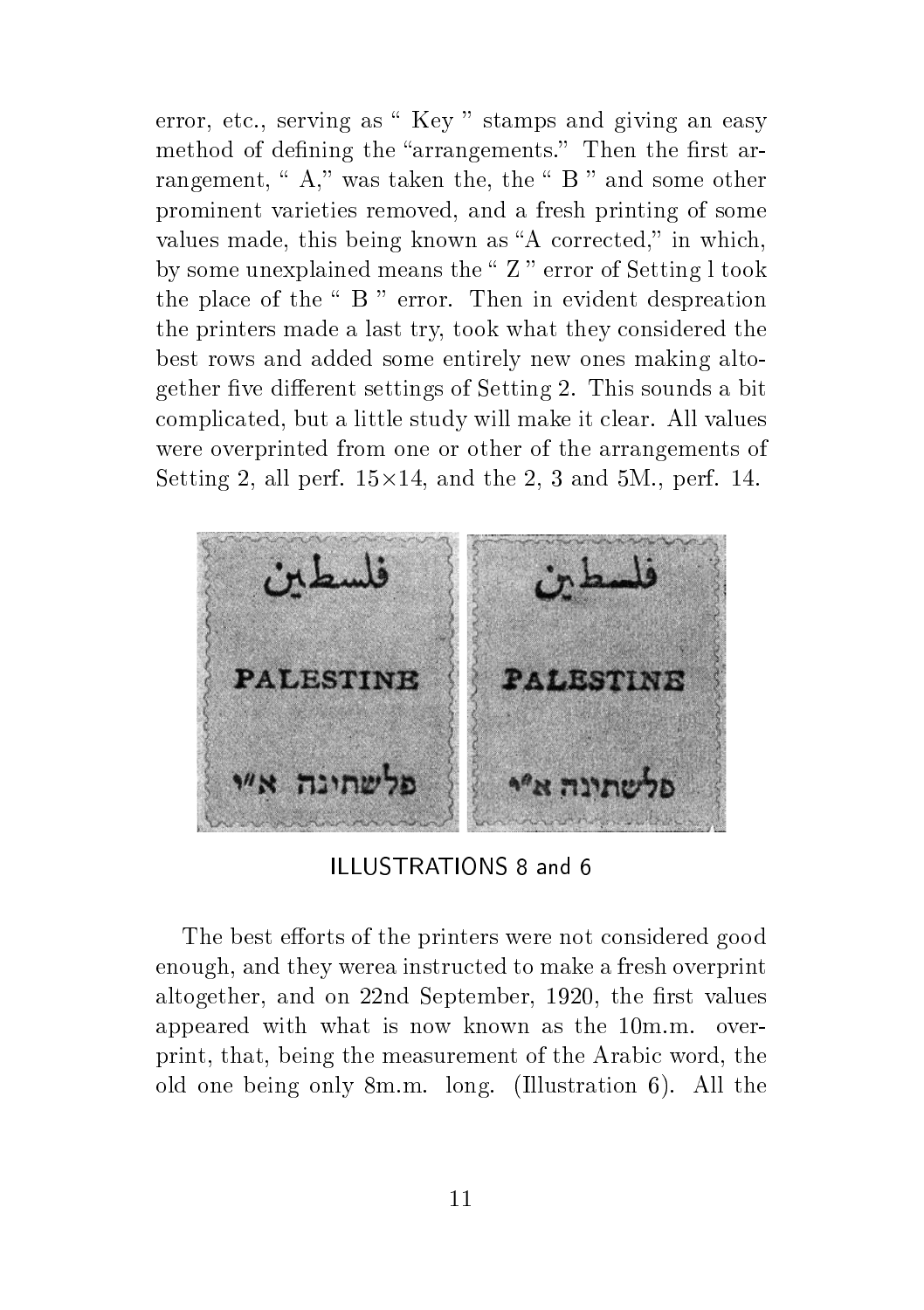characters were, in reality, somewhat larger than those of the first overprint, but the type was almost as bad. The whole plate was built up from printers' type, in two panes of 120 units each, from which casts were taken, the spacing of the characters and the vertical alignment of the three lines varying throughout each pane and as the two halves of the plate were not permanently fastened together, we get sheets with plate A over plate B, the more usual way, although the proof sheet shows the reverse, and plate B over plate A. The " B " error does not exist on any sheet of this issue.

All values from 1M. to 5P. were overprinted, all values were perf.  $15 \times 14$ , and the 1, 2, 4, 5M., both light and deep orange, and the 1P. and 5P., perf. 14.



ILLUSTRATION 7.

Again the appearance did not please the authorities, and a further attempt was made, a trial overprint on three values only, 1M., perf. 14, 3M., perf  $15 \times 14$ , and 5M. deep orange, perf. 14, coming out on 6th December, 1920 (Illustration 7), and being withdrawn after a few months use.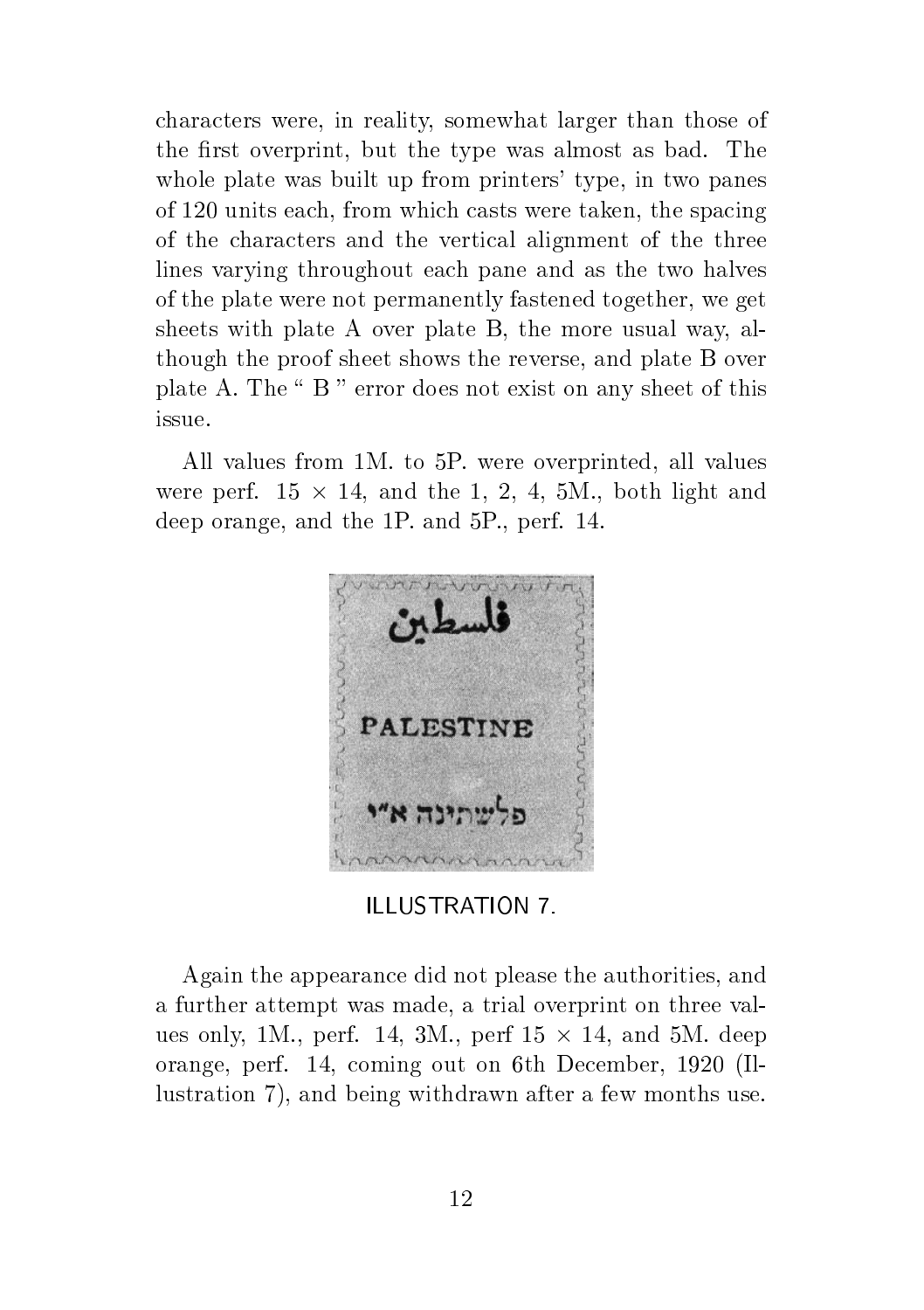This time the overprint was set up in a horizontal strip of six, from which casts were made and a plate built up, so that each of the six types appears 40 times in a complete sheet, No. 2 in each six having the Hebrew dashes inverted, that is points upwards instead of downwards, No. 111 in the sheet has a "B" instead of the second "  $E$ " in Palestine. There are many other really interesting varieties of the overprint throughout the sheet.

In the Spring of 1921, the printers obtained some new type, and from this and the best of the old, they re-set the whole inscription, the two groups of Hebrew being uniformly spaced all through the sheet, and the characters generally being sharp and of good appearance. (Illustration 8). All values were overprinted, all perf.  $15 \times 11$ . and the 1M. and 20P., perf. 14, the two latter items, in unused condition particularly, equalling in rarity some of the world's most prized stamps. Fortunately rarity does not always govern price, fashion and advertisement have more to do with market value than merit.



ILLUSTRATION 9.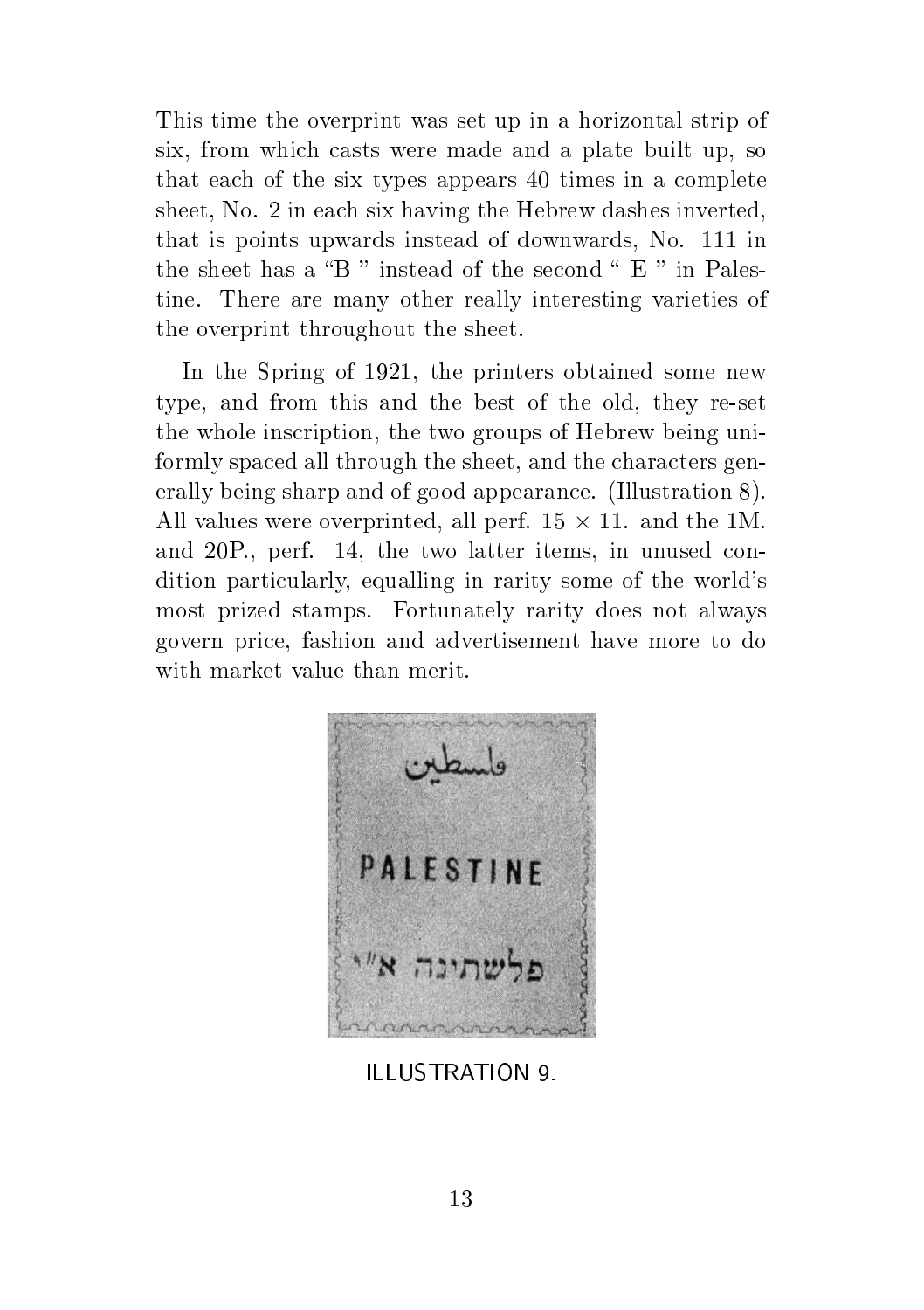Still the post office heads were not satisfied and Somerset House was asked to take the matter in hand. As before, everything had to be done in a hurry, the printers did their best and the first values, the stamps themselves a new printing, but from the original plates, with the English word in sans-serif type (Illustration 9), were put on sale in October, 1921, mmaking ten different overprints in about a year's time, the last having nearly as many defective characters as the first. This time the overprint was set up in a block of twelve, in two horizontal rows of six, which was repeated throughout the sheets, and each twelve having that number of more or less easily distinguishable types.



ILLUSTRATIONS 10 and 11

All values, perf.  $15 \times 14$  were overprinted, but by this time the printing plates had become become so badly worn that Somerset House informed the Jerusalem Post Office that no further supplies could be printed from them and so Messrs. Waterlow & Sons were asked to prepare fresh plates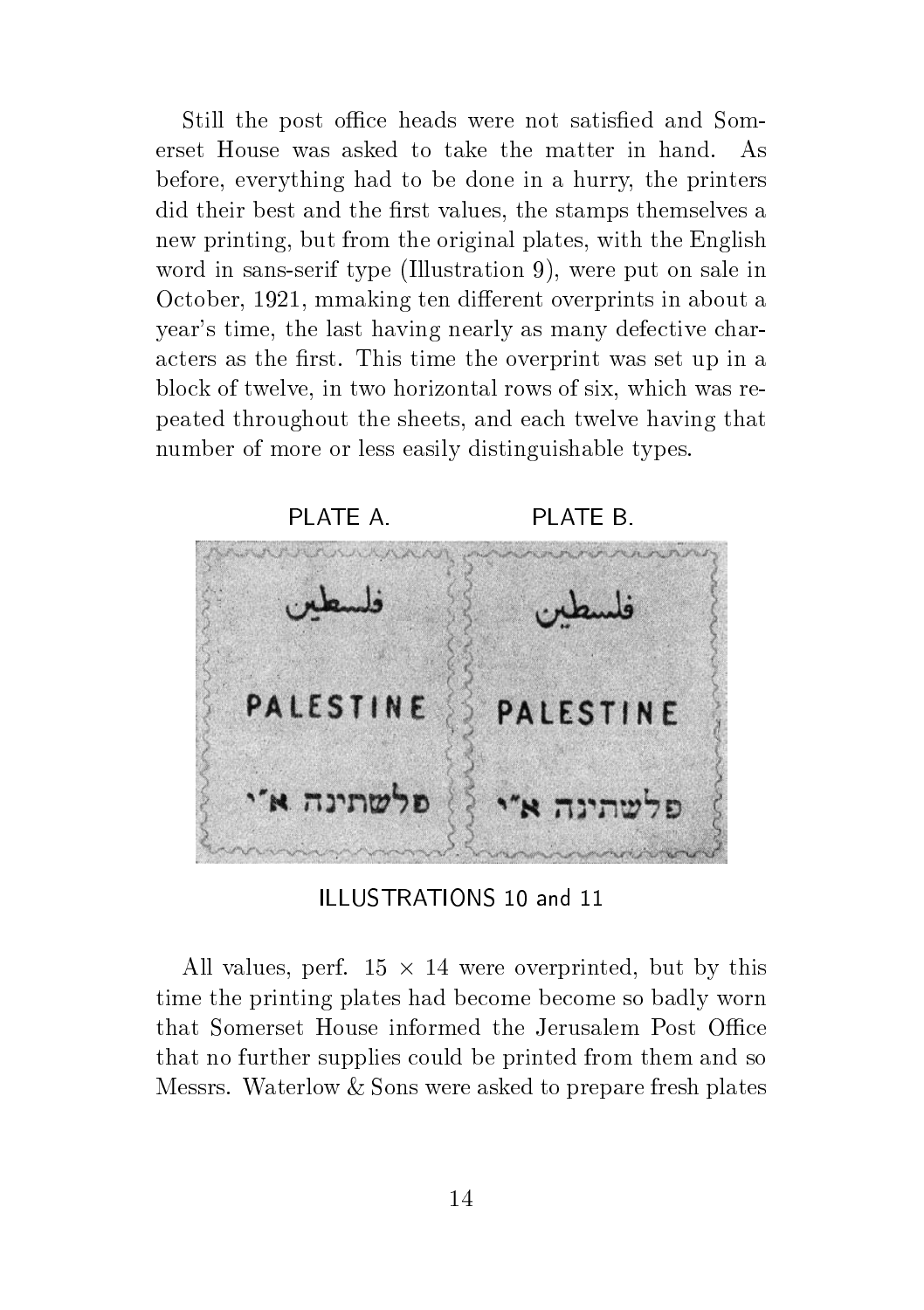of similar designs. They did so, and in October/November, 1922, a set of 15 values appeared on Script watermark paper, all perf. 14, and the four high values also perf.  $15\times14$ . (Illustrations 10 and 11). This issue lasted for about five years. There was more than one printing, and shades ofcolour may be found of most values. Two overprint plates were used, and each contains many varieties. One sheet each of the 1M. and the 2P. received the overprint inverted, and one sheet of the 1M. double.

In 1927 a pictorial issue came out, the design being by J. Benor Kalter of the Zionist Commission. The stamps were printed by Messrs. Harrison & Sons on Script watermark paper, the values 2M. to 20M. were perf.  $13\frac{1}{2}$   $\times$  $14\frac{1}{2}$ , and the 50M. to 200M. perf. 14. The designs are not well done and some of the descriptions would apply equally well to other scenes as to the ones designated. Almost any book on the country gives better pictures than the ones on the stamps. The first printings were on thin paper with white transparent gum, later ones on thick paper with brown streaky gum, giving the appearance of ribbed paper; later ones again reverted to thin paper and white gum. One additional value, 15M. was added in 1932, and the colours of four values were changed. A few plate varieties may be found, but they are not obtrusive, and the latest impression show that the plates are very badly worn. There is one curiosity, and one I have not seen anywhere else. The first sheets of the new 15M. had the plate number (1) reversed at all four corners, but later ones have it corrected.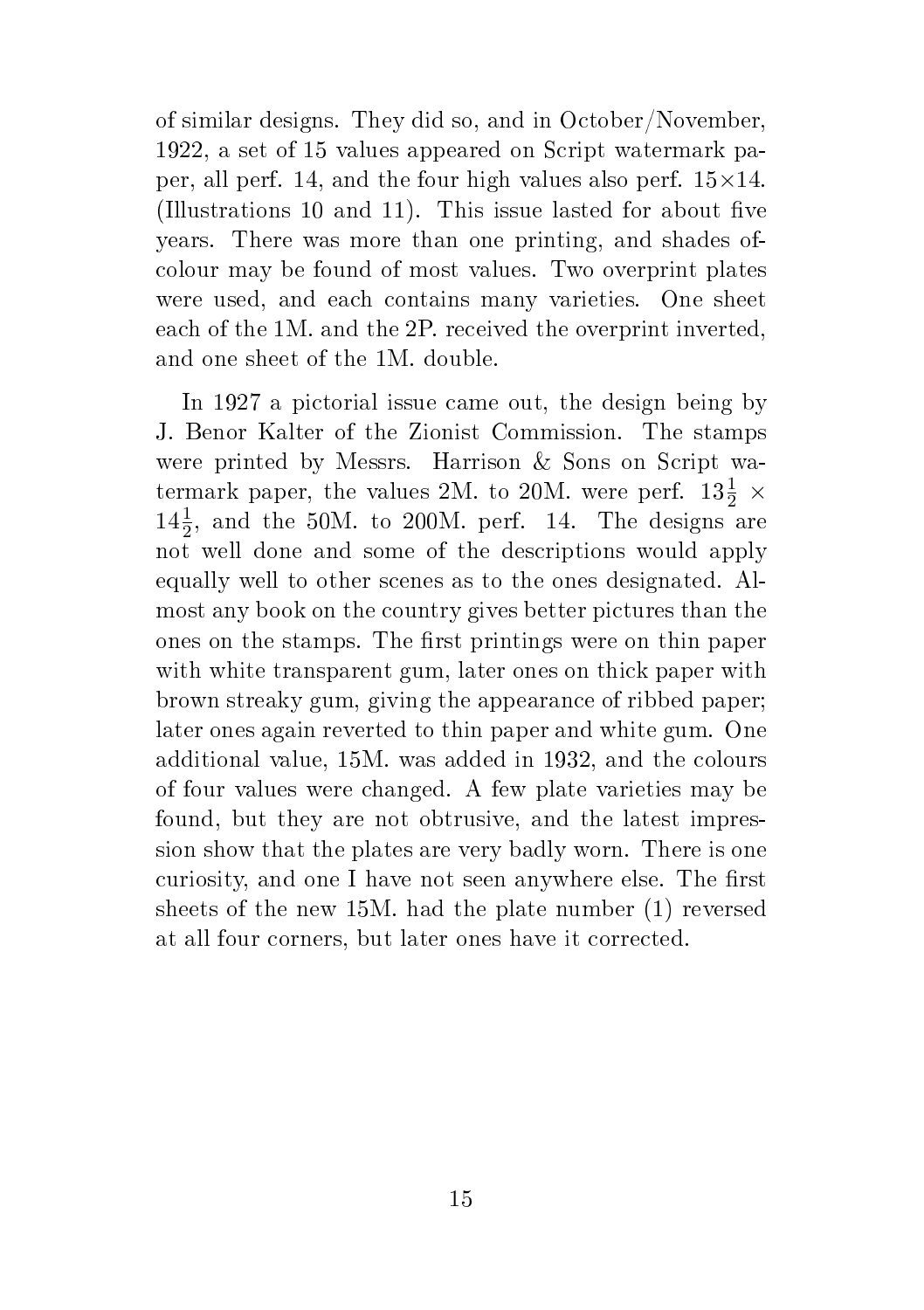#### POSTAGE DUES.

The first issue of Postage Due stamps  $(1$  April, 1923) was typographed at Jerusalem. The paper was without watermark, and the stamps were perf. 11 by a line machine.

The design for each value (1, 2, 4, 8 and 15 Milliemes) was hand-drawn in a horizontal strip of five, from which casts were made for a plate (or plates) of 100 impressions, and there are, therefore, five types of each value. The sheets contained 200 stamps in two horizontal panes of 100 each. The plates themselves were nailed to the blocks in a very careless manner and some curious varieties of circles and crescents, caused by the jumping of the nail-heads, may be found.

It may also be noted that the lowest value has the English word in the plural, whilst the Arabic on all values is the same, " Mlimat ", which is correct only on the 4, 8, and 13M.

In December, 1924; a set of six values, five as before and a 5 piastres added, came into use. They were printed by Messrs. De La Rue; by the Step-and-repeat process, on Script watermark paper and perf. 14. The English reads correctly, but the Hebrew and Arabic at the sides both read downwards, which is not correct, as the tops of the Arabic face the bottom of the Hebrew. Some very nice plate varieties may be discovered.

In February, 1928, a set of eight values, all in Mils., and of similar design to the previous one, and printed in a similar fashion, on the same paper and with the same watermark, superceded them, and this time all the inscriptions are correct, so that there are rather more differences between the two issues than is apparent at a first glance.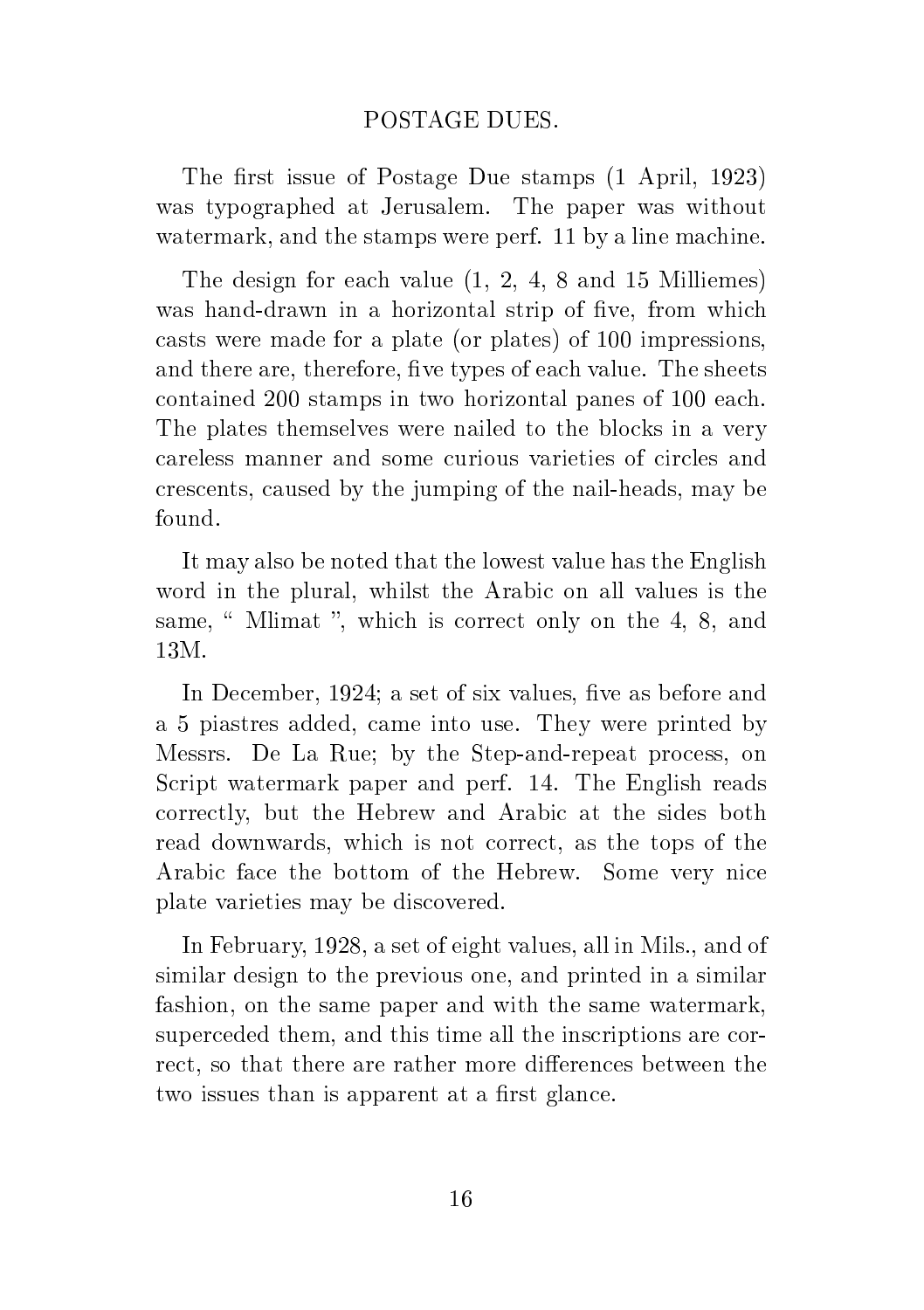Although the " Due " stamps were, from the first day of issue, used for their proper purpose, i.e., the payment of postage on unpaid or insufficiently prepaid letters, they were, also from the first day, used for the Cash on delivery payment, and some very large blocks of all values so used may be acquired. I have even seen a full unbroken pane of 100 stamps of the 5 piastres cancelled "Jaffa Parcel Post"!